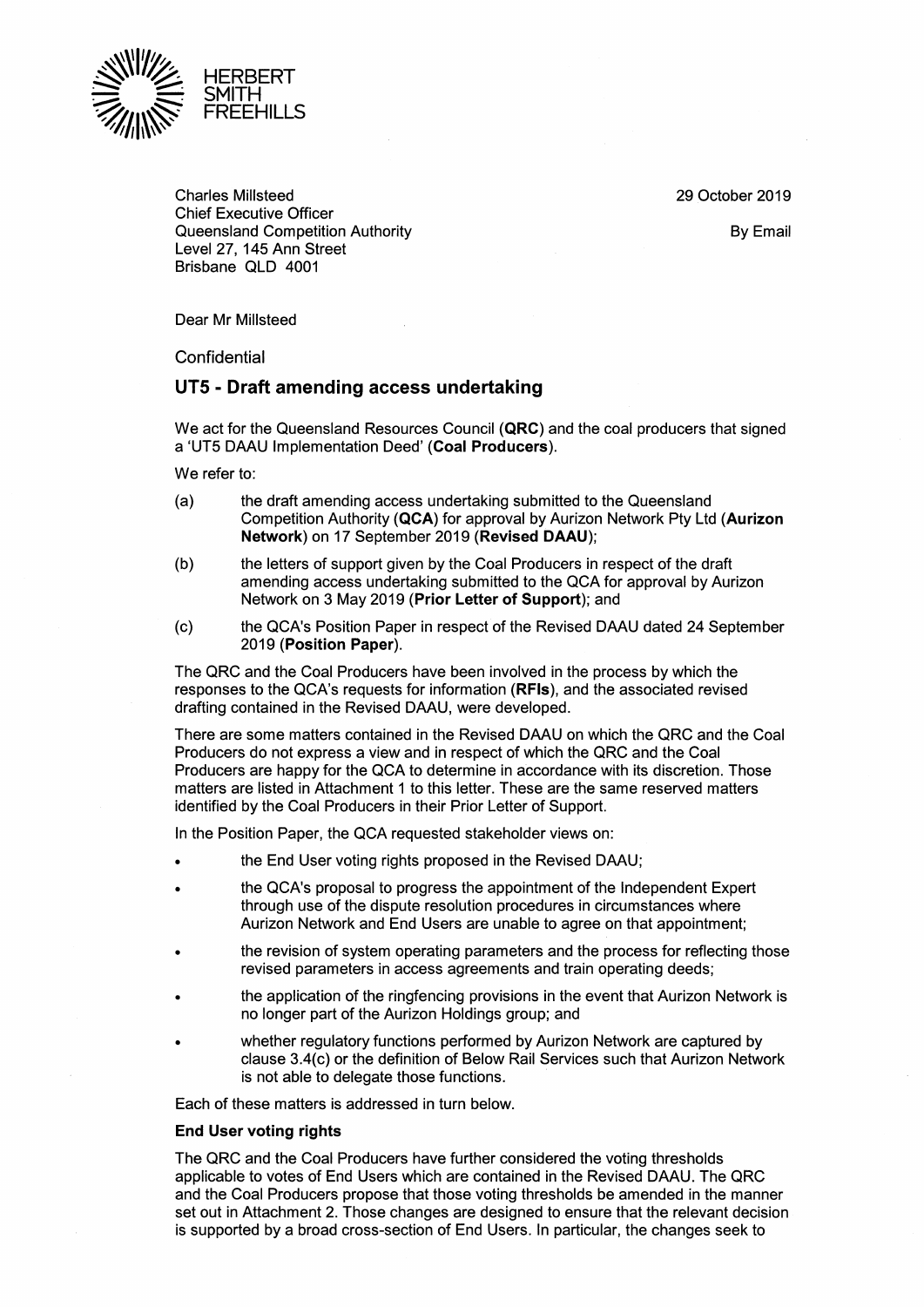

ensure that all End Users, including small End Users, have a real impact on the voting outcomes in respect of particularly significant matters. This is achieved by:

- elevating the voting requirements of certain important decisions to require a Special Majority of End Users rather a Majority of End Users; and
- revising the test for a Special Majority of End Users to require a two tiered threshold which depends on both tonnage entitlements of End Users and the number of End Users voting in favour of the relevant matter.

The QRC and the Coal Producers expect that the proposed changes will assist in addressing concerns regarding the ability of all End Users, both big and small, to truly impact voting outcomes.

The QRC and the Coal Producers have also suggested removing the concept of End User IE Voting Rights. Where this test was used in the Revised DAAU, the QRC and the Coal Producers would recommend instead using the test for a Majority of End Users. Having an additional test based on contracted tonnage by distance creates unnecessary complication and may cause inconsistent outcomes in the various voting methods.

The QRC and the Coal Producers understand that Aurizon Network are supportive of these changes. The QRC, the Coal Producers and Aurizon Network are willing to meeting with the QCA to assist the QCA in understanding the reasoning behind the proposed changes to the voting thresholds.

#### **Appointment of Independent Expert**

The QRC and the Coal Producers are supportive of the QCA's proposal for the appointment of an Independent Expert to be referred to dispute resolution in the event Aurizon Network and End Users are unable to agree on that appointment. The existing dispute resolution procedures are well equipped to assist with the resolution of this matter.

#### **Revised system operating parameters**

The QRC and the Coal Producers support the QCA's interpretation of the Revised DAAU with respect to the flow through effects of any amendment to the system operating parameters. In particular, the QRC and the Coal Producers agree that:

- access agreements will only be amended with the agreement of the access holder; and
- any consequential amendment to a train operating deed will require the consent of the train operator.

### **Ringfencing provisions**

The Revised DAAU provides that many of the ringfencing provisions will not apply in the event that Aurizon Network ceases to be part of the Aurizon Holdings group. The QRC and the Coal Producers support this approach as many of the ringfencing provisions have been drafted to address the particular risks that arise in the context of Aurizon Network being part of the Aurizon Holdings group. Those provisions would no longer be appropriate in circumstances where Aurizon Network is no longer owned directly or indirectly by Aurizon Holdings. Whilst it is undeniable that strong ringfencing provisions will remain appropriate, the content of those provisions will depend on the particular risks associated with the new ownership structure. As it is not possible to exhaustively predict what those risks will be, it is appropriate to rely on other methods of requiring amendments to the access undertaking at the appropriate time as highlighted by the QCA in its Position Paper.

### **Regulatory functions**

The QRC and the Coal Producers agree with the QCA's interpretation of the definition of Below Rail Services, namely that those services are broadly defined and would capture the regulatory functions performed by Aurizon Network in respect of the access undertaking.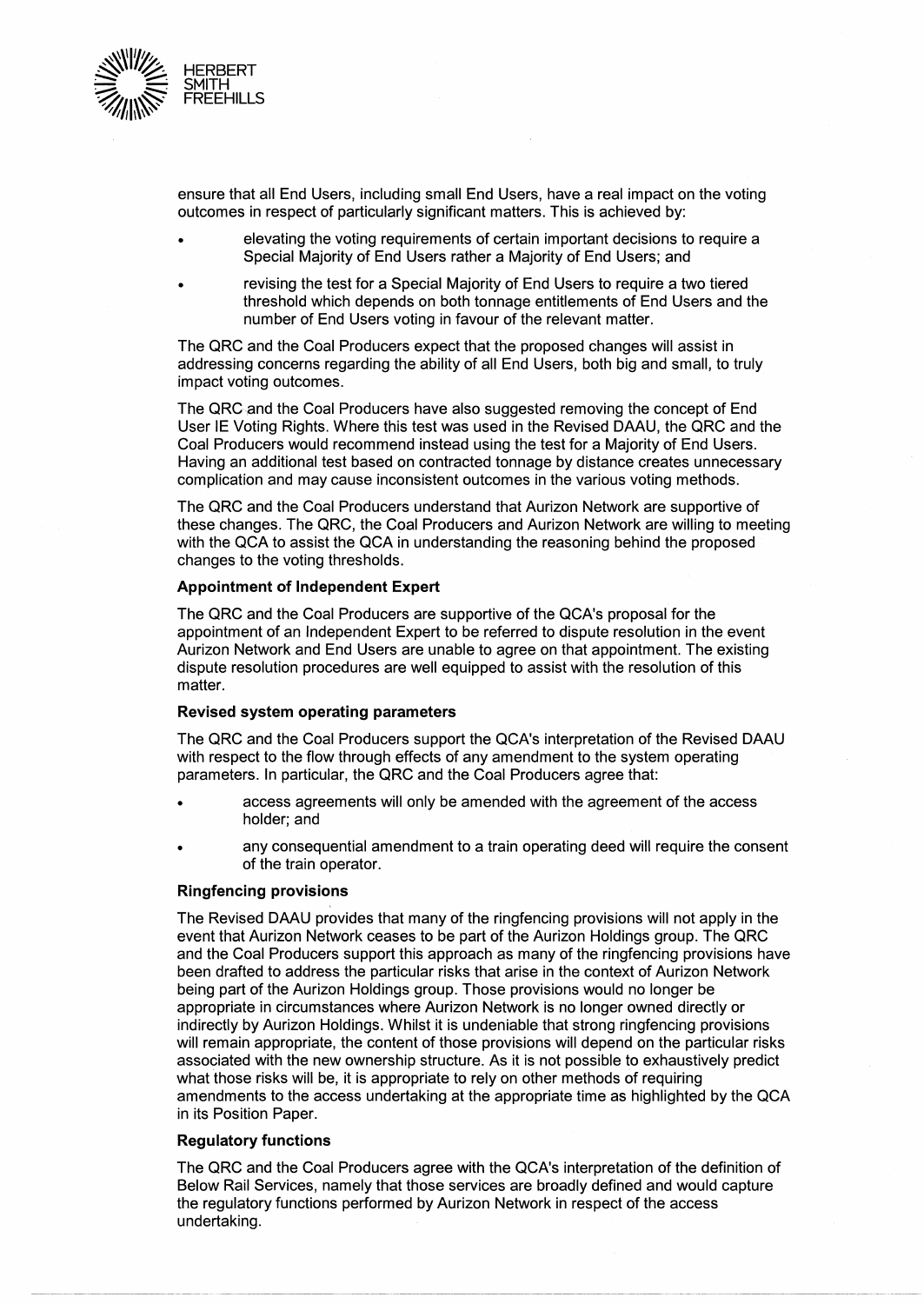

### **Summary**

Subject to the matters listed in Attachment 1 and Attachment 2, the QRC and the Coal Producers are satisfied that the content of the Revised DAAU in the form submitted by Aurizon Network to the QCA reflects the Coal Producers' intent with respect to their RFI responses. The QRC's and the Coal Producers' support of the Revised DAAU is conditional on the Revised DAAU being approved by the QCA in substantially the same form as it was submitted to the QCA (subject to Attachments 1 and 2).

Yours sincerely

 $\Lambda$ L

**Jay Leary**  Partner, Global Head of Mining Herbert Smith Freehills

+61 7 3258 6619 +61 408 101 028 jay.leary@hsf.com

Herbert Smith Freehills LLP and its subsidiaries and Herbert Smith Freehills, an Australian Partnership ABN 98 773 882 646, are separate member firms of the international legal practice known as Herbert Smith Freehills.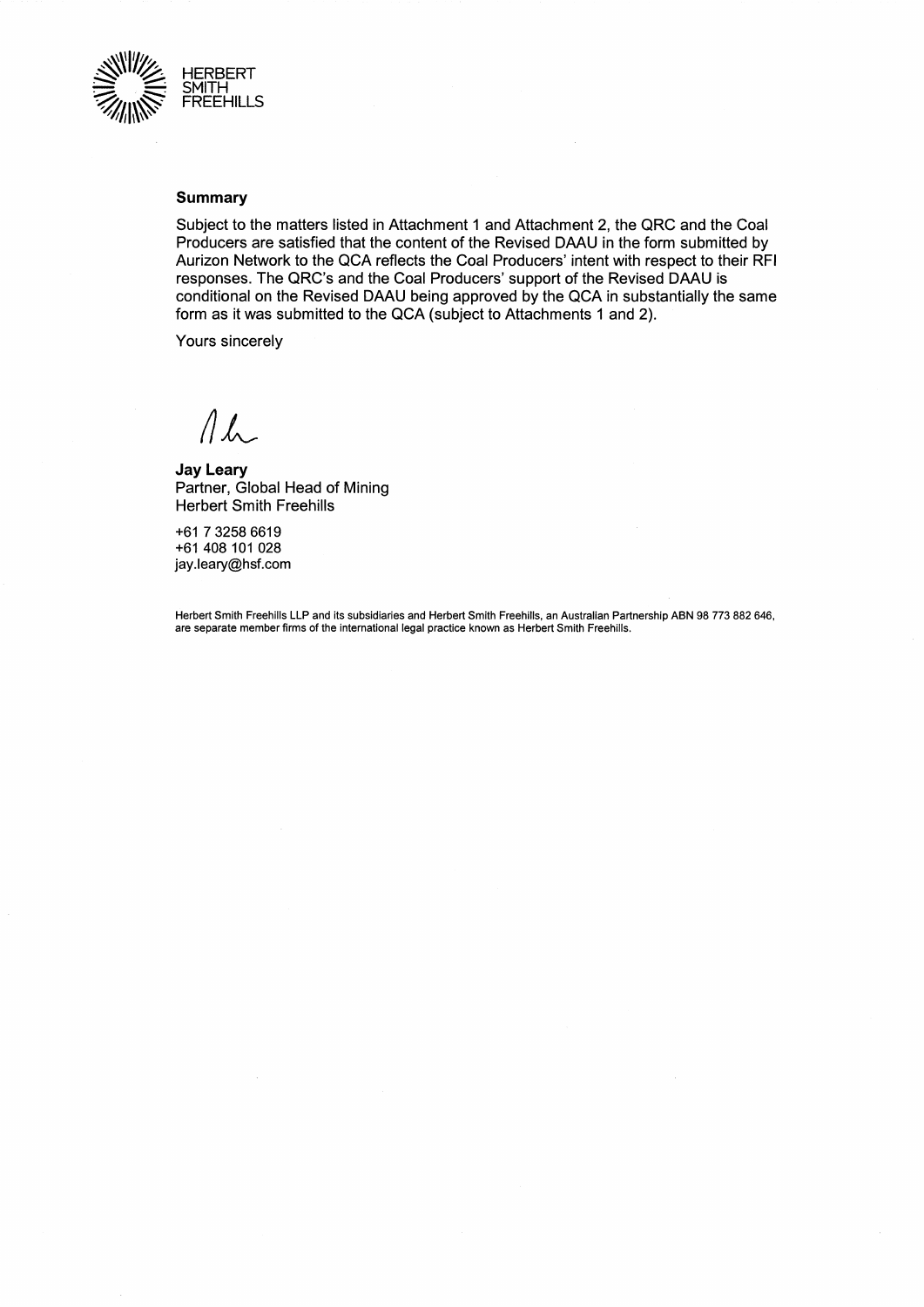

## **Attachment 1**

The QRC and the Coal Producers do not express a view in respect of the following matters contained in the Revised DAAU and the QRC and the Coal Producers are happy for the QCA to determine the following in accordance with its discretion:

- 1 the Reference Tariff values in Schedule F (7.2, 8.2, 9.2, 10.2, 11.2);
- 2 the System Allowable Revenue values in Schedule F (7.3, 8.3, 9.3, 10.3, 11.3);
- 3 any changes to payloads in Schedule F compared to those shown in the approved UT5;
- 4 loading times for additional mines not included in the approved UT5;
- 5 Gtk forecasts within Schedule F, to the extent that they differ to those contained in the approved UT5; and
- 6 the values shown in Schedule K.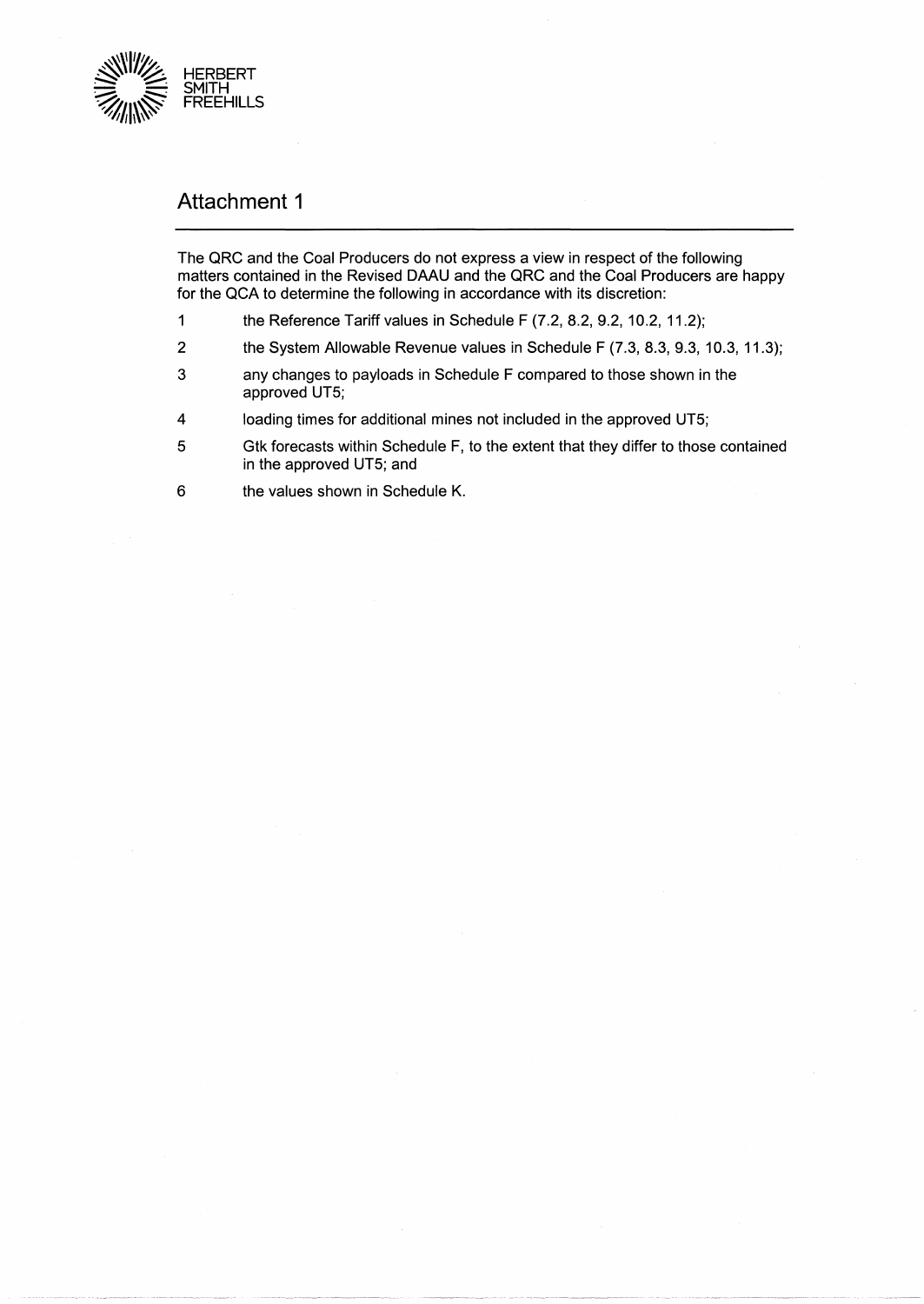# **End User voting thresholds**

1 End User decisions

The following table describes the decisions that End Users are required to make under the revised UT5 DAAU that was submitted to the Queensland Competition Authority by Aurizon Network on 17 September 2019 and the proposed threshold for each decision.

#### **End User decision Threshold DAAU reference**  Whether to approve Aurizon Network's proposal to: Transfer a Senior AN Employee or a Key AN Commercial Personnel; or accept a Senior Related Operator Employee or Senior Related Competitor Employee, where such Transfer would otherwise be prohibited Majority of End UsersAt least 50% of the End User IE Voting Rights ${}^4$ held by the Voting End Users for the Year in which the Transfer is to be effected 3.6(b) Nomination of an independent observer to attend Aurizon Network board meetings Majority of End Users $2$  3.9(f) Proposal of an alternative third party index or rate for the determination of a Preliminary Limited Update Input or Limited Update Input to be put to the QCA (acknowledging that the proposal is subject to the agreement of Aurizon Network) Majority of End Users 6A.6 Appointment of Independent Expert (acknowledging that the appointment is subject to the agreement of Aurizon Network) Special Majority of End **Users** 7A.3.1(a) Appointment of replacement Independent Expert (acknowledging that the appointment is subject to the agreement of Aurizon Network) **Special Majority of End** Users 7A.3.1(c) Whether to terminate the engagement of the Independent Expert following the QCA review which is undertaken 4 years after the Approval Date (acknowledging that the termination is subject to agreement with Aurizon Network). Special Majority of End Users $3$ 7A.3.3(b)(i)

1 See definition of 'End User IE Voting Rights' in section 3.

<sup>2</sup> See definition of 'Majority of End Users' in section 2.

 $3$  See definition of 'Special Majority of End Users' in section 2.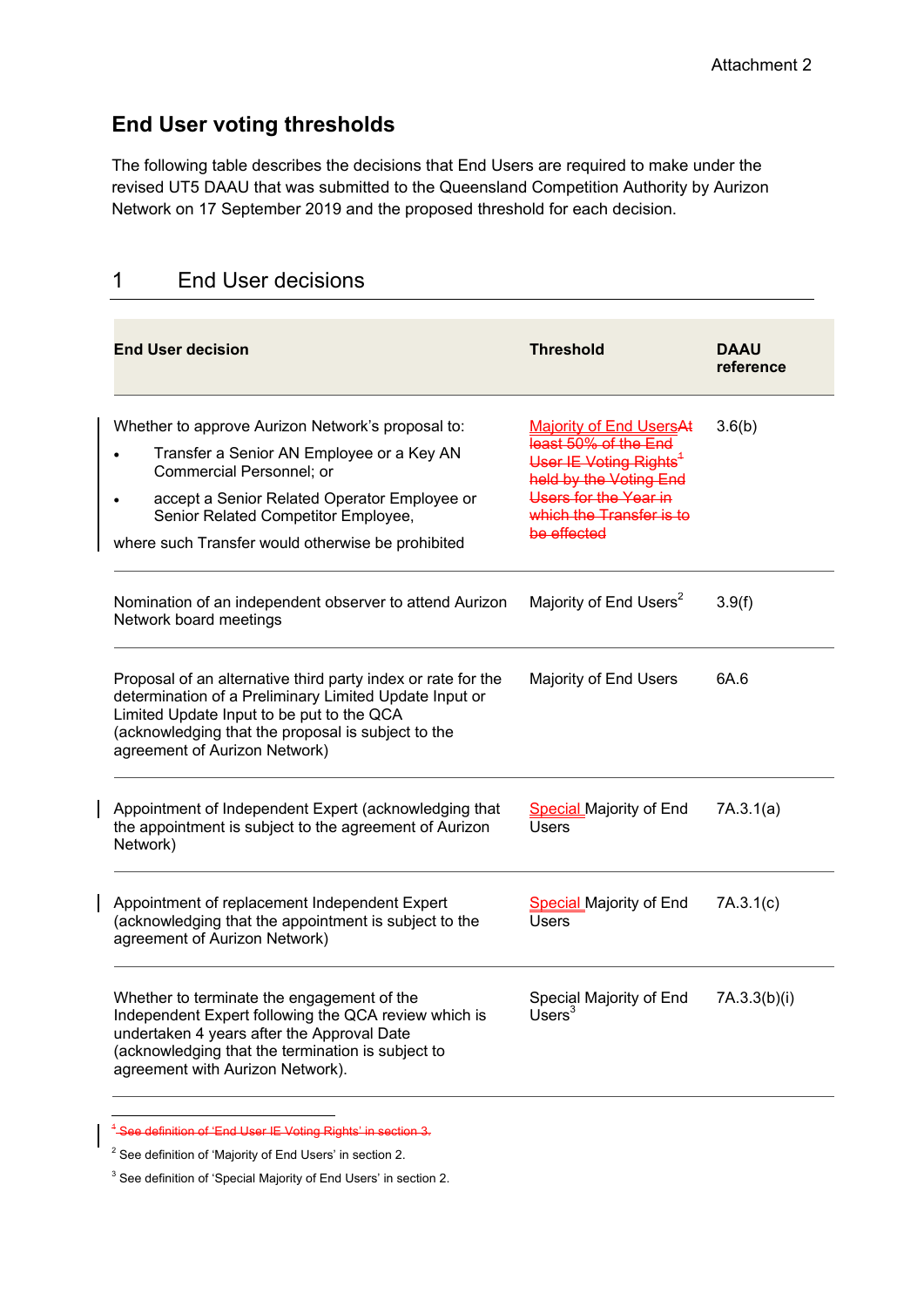### Attachment 2

| <b>End User decision</b>                                                                                                                                                                          | <b>Threshold</b>                                      | <b>DAAU</b><br>reference       |
|---------------------------------------------------------------------------------------------------------------------------------------------------------------------------------------------------|-------------------------------------------------------|--------------------------------|
| Termination of Independent Expert for default or, with the<br>agreement of Aurizon Network, for convenience                                                                                       | Special Majority of End<br><b>Users</b>               | 7A.3.3(c)(i)<br>and (ii)       |
| Appointment of an expert advisor to attend meetings of<br>the RIG and Aurizon Network in relation draft<br>Maintenance Strategies and Budgets and draft Renewals<br><b>Strategies and Budgets</b> | Special Majority of End<br>Users                      | 7A.11.3(e)                     |
| Amendments to the draft Maintenance Strategy and<br>Budget and draft Renewals Strategy and Budget to be<br>notified to Aurizon Network                                                            | Special Majority of End<br><b>Users</b>               | 7A.11.3(f)                     |
| Approval or rejection of final draft Maintenance Strategy<br>and Budget for a Coal System and a final draft Renewals<br>Strategy and Budget for a Coal System                                     | Special Majority of End<br>Users for a Coal<br>System | 7A.11.3(j)(i)<br>and (iii)     |
| Approval or rejection of an alternative Maintenance<br>Strategy and Budget or alternative Renewals Strategy<br>and Budget                                                                         | Special Majority of End<br>Users for a Coal<br>System | 7A.11.3(j)(ii)                 |
| Request Aurizon Network to engage an Auditor to<br>undertake an audit of whether Aurizon Network has<br>complied with its maintenance obligations                                                 | Audit Majority of End<br><b>Users</b>                 | 10.6.3(a)(ii)                  |
| Appointment of Auditor to undertake an audit of whether<br>Aurizon Network has complied with its maintenance<br>obligations                                                                       | Audit Majority of End<br>Users <sup>4</sup>           | 10.6.4(a)                      |
| Additional reports required to be included in the<br>Independent Expert's monthly report for a Coal System                                                                                        | Majority of End Users in<br>a Coal System             | 10.8.3(c)(x)                   |
| Whether to submit and End User DAAU to the QCA                                                                                                                                                    | Special Majority of End<br><b>Users</b>               | 12.6(a)(viii)<br>and $12.6(c)$ |

 4 4 See definition of 'Audit Majority of End Users' in section 2.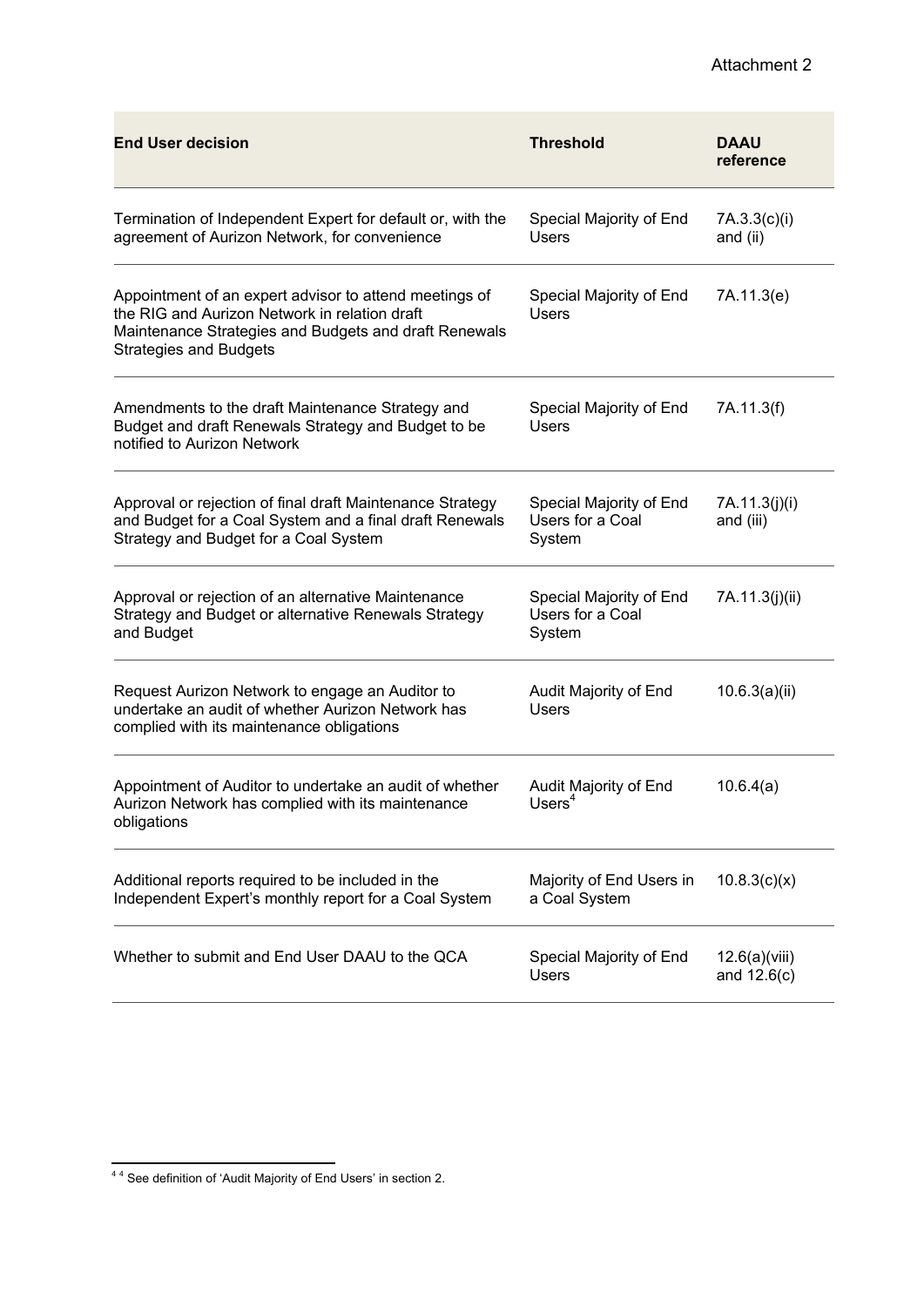# 2 Thresholds for End User votes

The Chair must procure the Returning Officer to determine the outcome of the votes of End Users in respect of the Undertaking Matters in accordance with the threshold specified in the Undertaking for the relevant matter. The thresholds in the Undertaking are:

| <b>Audit Majority of End</b><br><b>Users</b>   | In respect of End Users with Access Rights in any Coal System<br>(Voting End Users), a number of Voting End Users that in aggregate<br>hold at least 35% of the End User Voting Rights (Network) <sup>5</sup> held by<br>the Voting End Users for the Year. |          |
|------------------------------------------------|-------------------------------------------------------------------------------------------------------------------------------------------------------------------------------------------------------------------------------------------------------------|----------|
| <b>Majority of End Users</b>                   | In respect of End Users with Access Rights in:                                                                                                                                                                                                              |          |
|                                                | (a) where a Majority of End Users for a Coal System is required, the<br>relevant Coal System; or                                                                                                                                                            |          |
|                                                | (b) where a Majority of End Users generally is required, any Coal<br>System,                                                                                                                                                                                |          |
|                                                | (Voting End Users).:                                                                                                                                                                                                                                        |          |
|                                                | (ca) a number of Voting End Users that in aggregate hold at least 60%<br>of the <b>End User Voting Rights (Coal System) or End User Voting</b><br>Rights (Network) (as applicable) held by the Voting End Users for the<br>Year; and                        |          |
|                                                | $(d)$ if the threshold in paragraph $(aC)$ is not satisfied:                                                                                                                                                                                                |          |
|                                                | (i) at least 50% of Voting End Users by number at the relevant time;<br>and                                                                                                                                                                                 |          |
|                                                | (ii) a number of Voting End Users that, in aggregate, hold at least 50%<br>of the <b>End User Voting Rights (Coal System) or End User Voting</b><br>Rights (Network) (as applicable) held by the Voting End Users for the<br>Year.                          |          |
| <b>Special Majority of End</b><br><b>Users</b> | In respect of End Users with Access Rights in:                                                                                                                                                                                                              |          |
|                                                | (a) where a Special Majority of End Users for a Coal System is<br>required, the relevant Coal System; or                                                                                                                                                    |          |
|                                                | (b) where a Special Majority of End Users generally is required, any<br>Coal System,                                                                                                                                                                        |          |
|                                                | (Voting End Users),                                                                                                                                                                                                                                         |          |
|                                                | (c) a number of Voting End Users that in aggregate hold at least 75%<br>of the End User Voting Rights (Coal System) <sup>6</sup> or End User Voting<br>Rights (Network) (as applicable) held by the Voting End Users for the<br>Year <u>, and</u>           | Formatte |
|                                                | (d) if the threshold in paragraph (a) is not satisfied:                                                                                                                                                                                                     |          |
|                                                | $(\underline{d}i)$ at least 60% of Voting End Users by number at the relevant time.;<br>and                                                                                                                                                                 |          |
|                                                | (ii) a number of Voting End Users that, in aggregate, hold at least 60%<br>of the End User Voting Rights (Coal System) or End User Voting                                                                                                                   |          |
|                                                |                                                                                                                                                                                                                                                             |          |

 5 See definition of 'End User Voting Rights (Network)' in section 3.

<sup>&</sup>lt;sup>6</sup> See definition of 'End User Voting Rights (Coal System)' in section 3.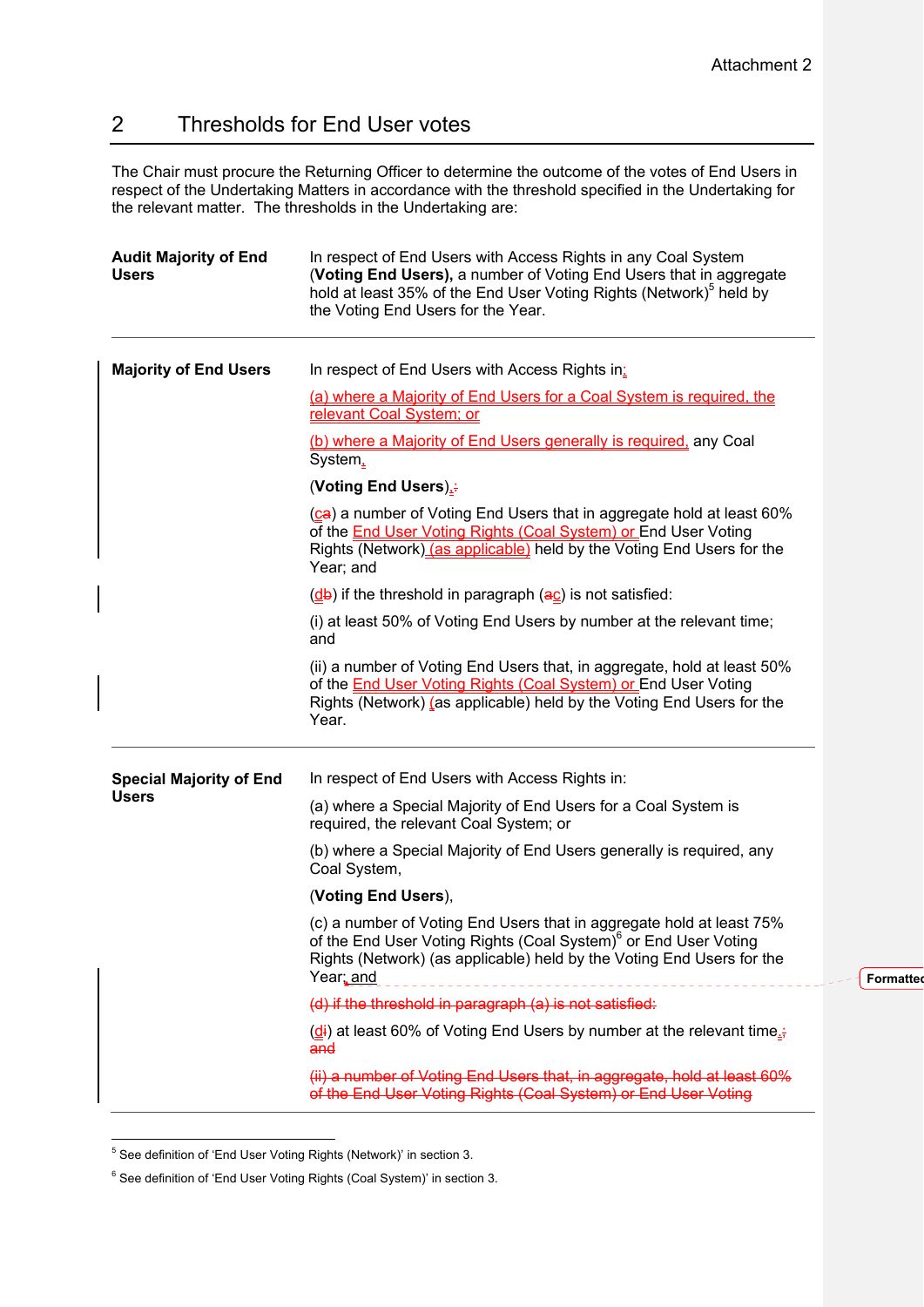Rights (Network) as applicable) held by the Voting End Users for the Year.

## 3 Definitions

| <b>End User IE Voting Rights</b>               | The voting rights in respect of an End User for a Year determined<br>by the Independent Expert on an annual basis in accordance with<br>the following formula:<br><b>EUVR = MCT/AMCT</b><br>Where:<br><b>EUVR</b> means the End User's voting rights for the Year<br><b>MCT</b> means the highest volume of the End User's Access<br>Rights (expressed on a contracted tonnage kilometre basis) in<br>any Year during the 5 Year Forecast Period; and<br><b>AMCT</b> means, in respect of the 5 Year Forecast Period, the<br>aggregate of the MCT for all End Users (expressed on a<br>contracted tonnage basis). <sup>7</sup> |
|------------------------------------------------|--------------------------------------------------------------------------------------------------------------------------------------------------------------------------------------------------------------------------------------------------------------------------------------------------------------------------------------------------------------------------------------------------------------------------------------------------------------------------------------------------------------------------------------------------------------------------------------------------------------------------------|
| <b>End User Voting Rights</b><br>(Coal System) | The voting rights in respect of an End User with Access Rights in<br>the relevant Coal System for a Year determined by the<br>Independent Expert on an annual basis in accordance with the<br>following formula:                                                                                                                                                                                                                                                                                                                                                                                                               |
|                                                | EUVR (Coal System) = MCT/AMCT                                                                                                                                                                                                                                                                                                                                                                                                                                                                                                                                                                                                  |
|                                                | Where:                                                                                                                                                                                                                                                                                                                                                                                                                                                                                                                                                                                                                         |
|                                                | <b>EUVR (Coal System)</b> means the End User's Voting Rights<br>(Coal System) for the Year                                                                                                                                                                                                                                                                                                                                                                                                                                                                                                                                     |
|                                                | <b>MCT</b> means the highest volume of the End User's Access<br>Rights in the Coal System (expressed on a contracted tonnage<br>basis) under existing Access Agreements:                                                                                                                                                                                                                                                                                                                                                                                                                                                       |
|                                                | (a) assuming Renewals occur in respect of the Access Rights<br>under those Access Agreements;                                                                                                                                                                                                                                                                                                                                                                                                                                                                                                                                  |
|                                                | (b) excluding any Access Rights that are conditional on the<br>construction of a Customer Specific Branch Line or an<br>Expansion; and                                                                                                                                                                                                                                                                                                                                                                                                                                                                                         |
|                                                | (c) excluding any Access Rights for a Cross System Train<br>Service,                                                                                                                                                                                                                                                                                                                                                                                                                                                                                                                                                           |
|                                                | in any Year during the 5 Year Forecast Period; and                                                                                                                                                                                                                                                                                                                                                                                                                                                                                                                                                                             |
|                                                | AMCT means the aggregate of the MCT for all End Users with<br>Access Rights in the Coal System (expressed on a contracted<br>tonnage basis),                                                                                                                                                                                                                                                                                                                                                                                                                                                                                   |
|                                                | provided that neither an Access Seeker nor a person in<br>respect of which an Access Seeker is intending to use Access<br>Rights holds any End User Voting Rights (Coal System) in<br>respect of the Access Rights that are the subject of the<br>relevant Access Application.                                                                                                                                                                                                                                                                                                                                                 |

 7 The reference to "End User IE Voting Rights" in clause 7A.11.8 should be replaced with "End User Voting Rights (Network) and End User Voting Rights (Coal System)". The reference to "End User IE Voting Rights" in 7A.11.8(b)(ii) should be deleted. **Formatted**